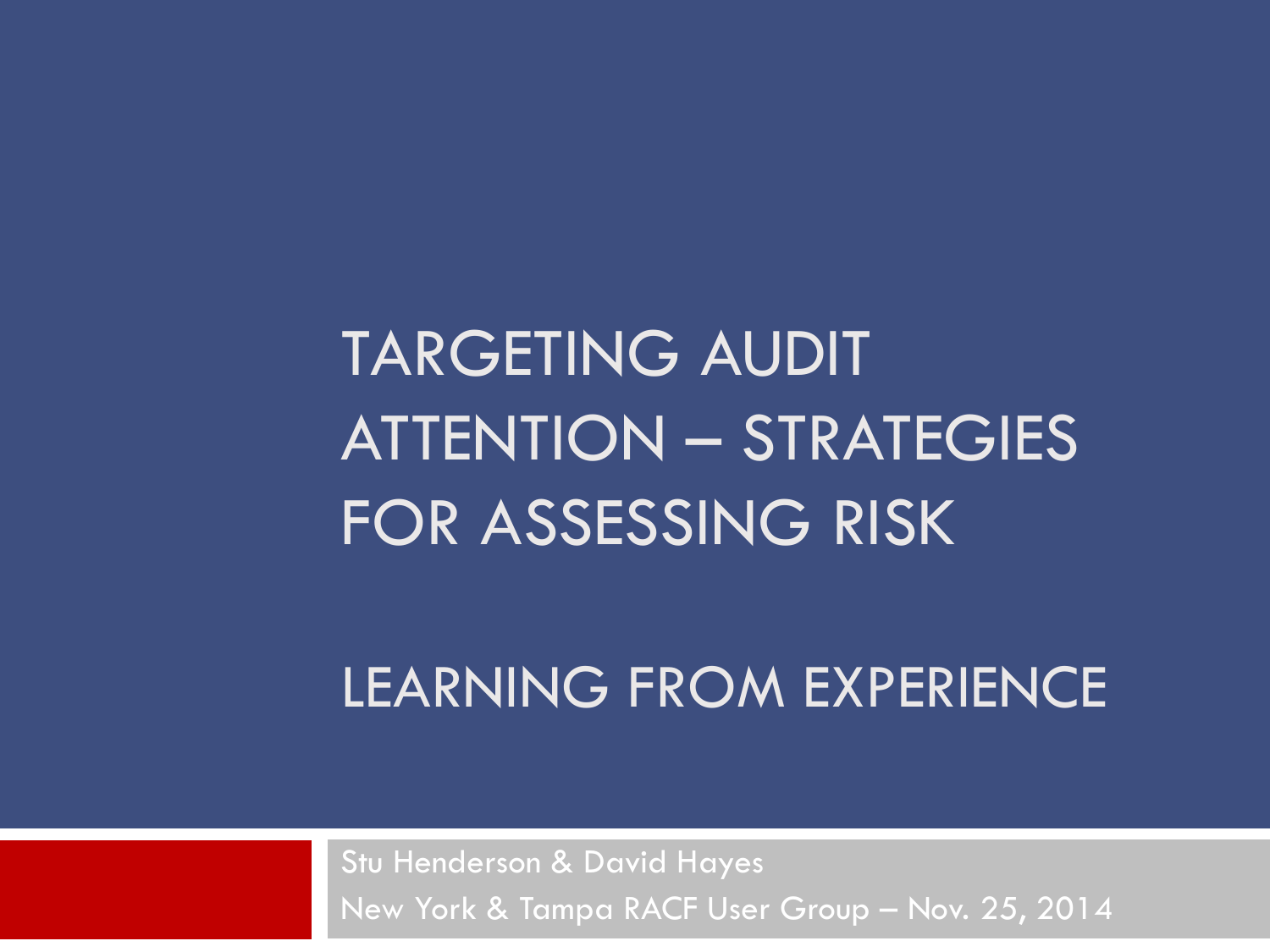#### Disclaimer

David Hayes is honored to participate in the RACF User Group. He works with information system controls in support of the U.S. Government Accountability Office's financial audits. The information and opinions presented today do not represent any official positions or views of the Government Accountability Office.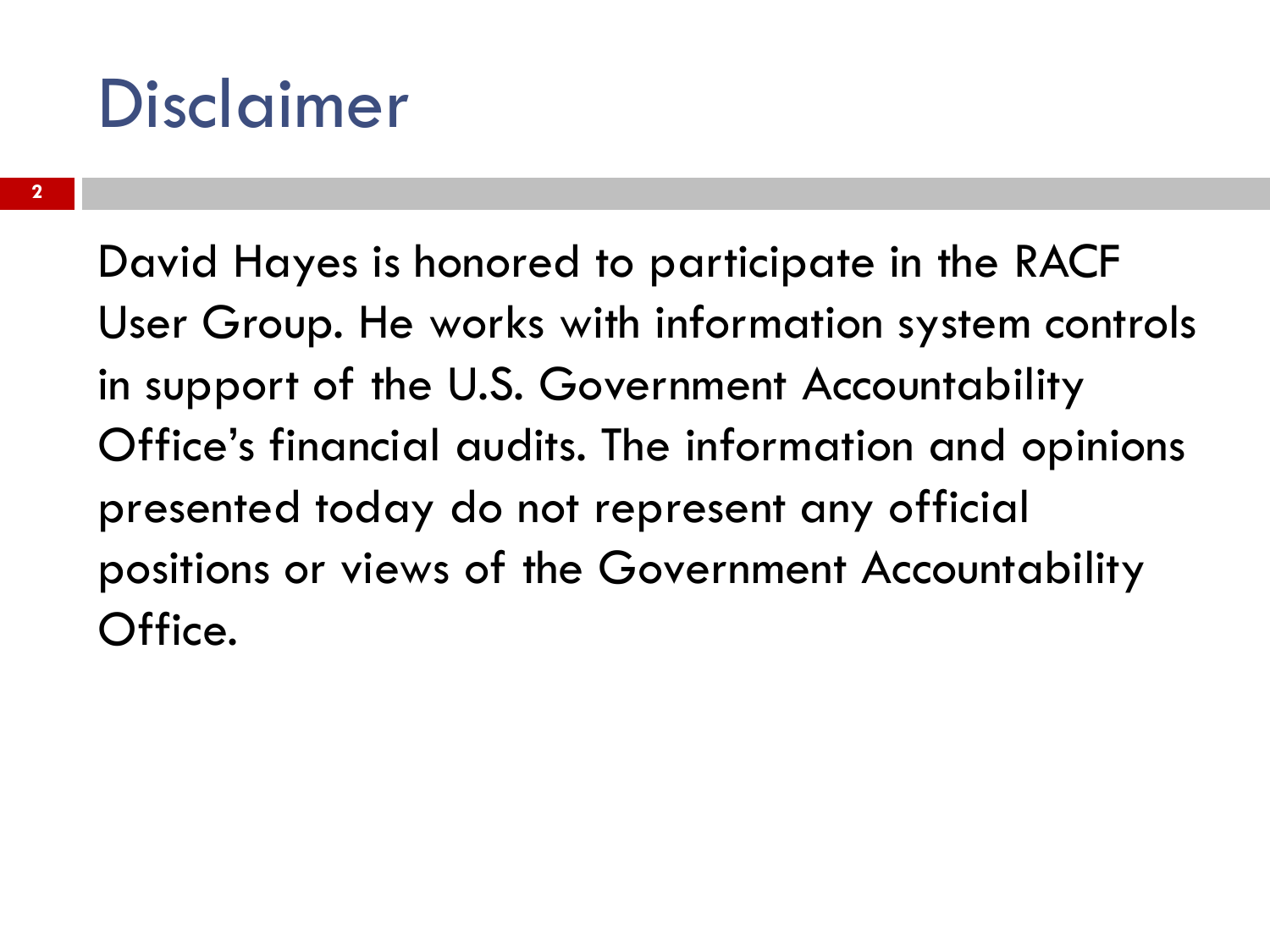### Agenda

- $\Box$  Identify how risk is recognized and managed in the entity
- $\Box$  Identify how risk management activities in the information system business function fits into the entity's risk management process
- □ Understand how existing audits (internal and external) and assessments address risk
- □ Develop strategies to target audit attention consistent with risk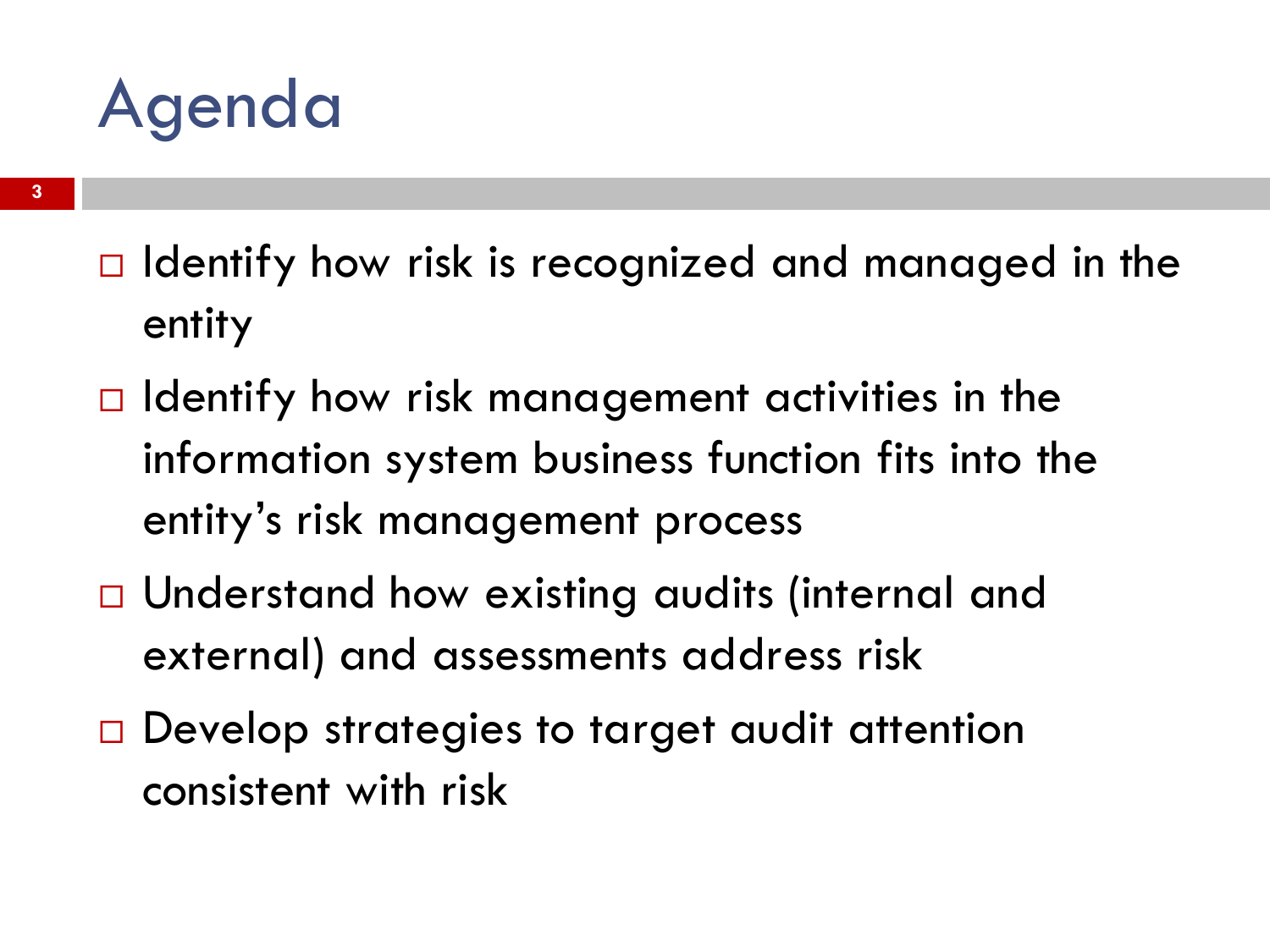#### **Overview**

We've seen a lot of audits and a lot of audit surprises. We've found that the starting point (identifying risk) has special characteristics when mainframes are part of the enterprise architecture. As we describe these characteristics to you, you may want to note their affect on audits you conduct or are subject to.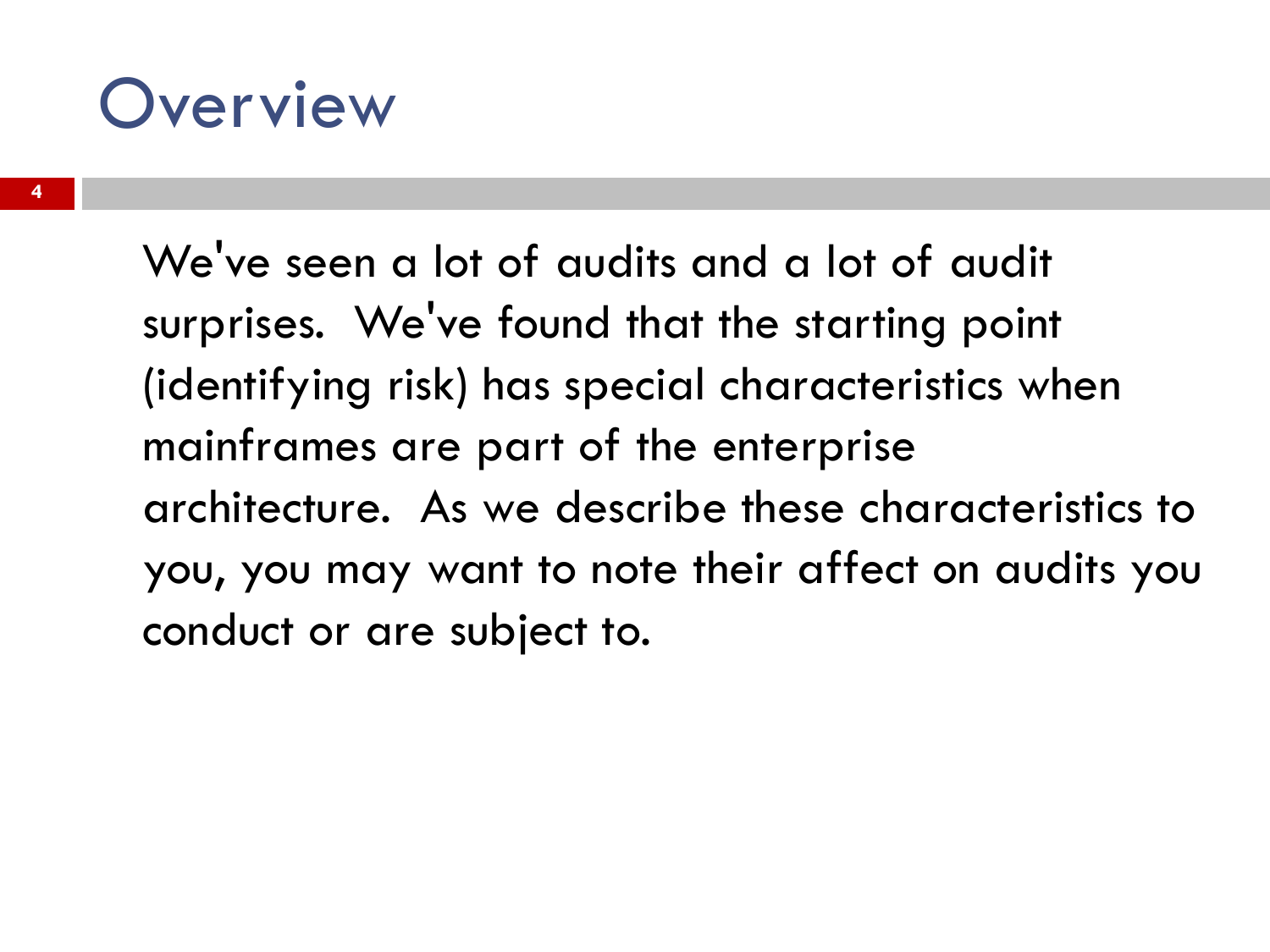#### Risk Management at the Entity Level

- **5**
- □ Audit attention should be based on a solid understanding of how the entity recognizes and manages risk.
- $\Box$  How does the entity measure risk?
- □ What are the entity's control objectives?
- $\Box$  How are those control objectives communicated to the information systems business units?
- $\Box$  How does the entity measure achieving control objectives?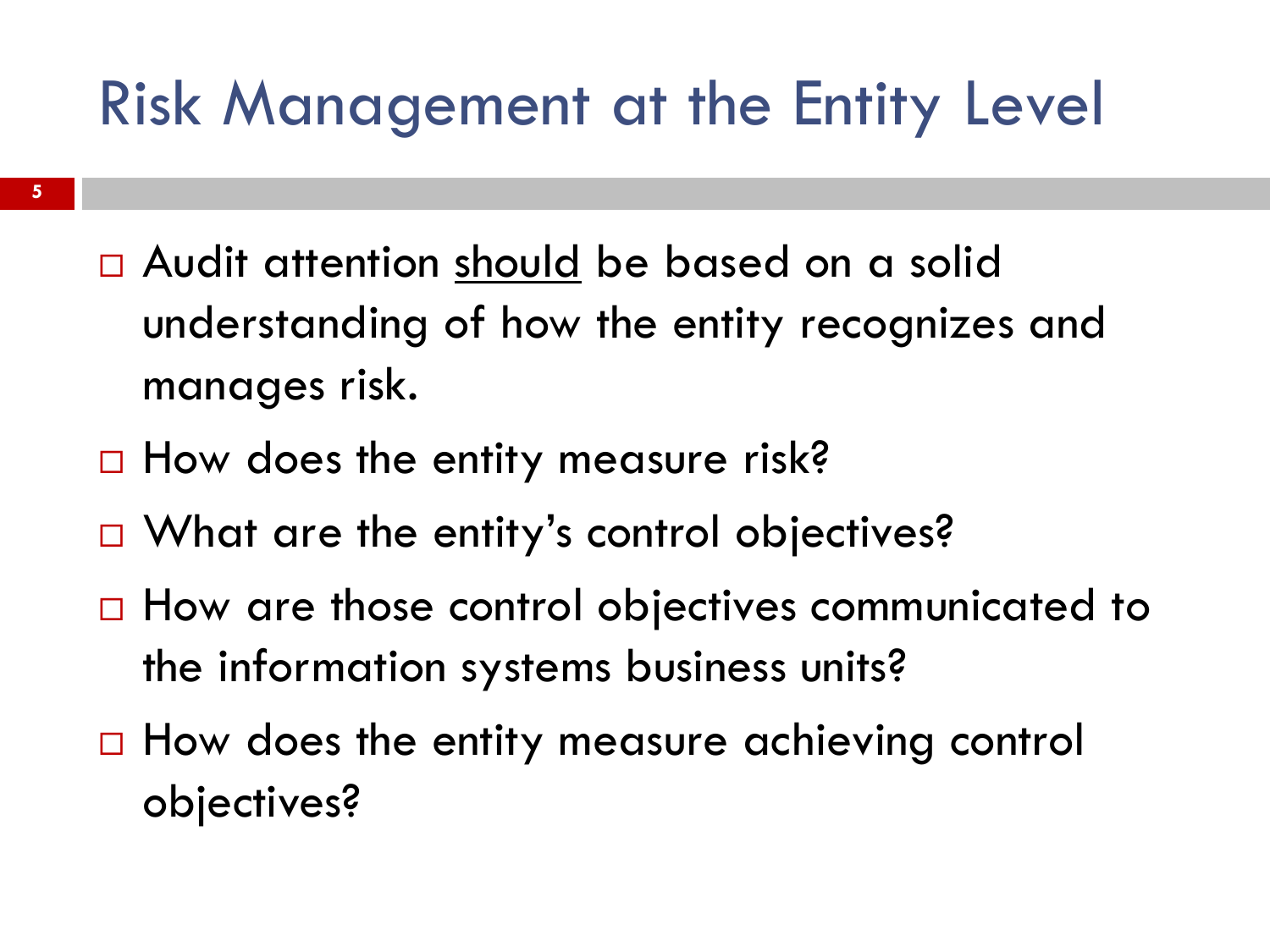### Risk Management at the Information System Business Unit Level

- □ Are information system (IS) risk management processes consistent with the entity's risk management processes?
- □ How have IS assets been identified and valued?
- $\Box$  How have threats to IS been identified and quantified?
- □ Have IS control objectives been established (and effectively communicated to staff)?
- $\Box$  How is the effectiveness of IS controls measured?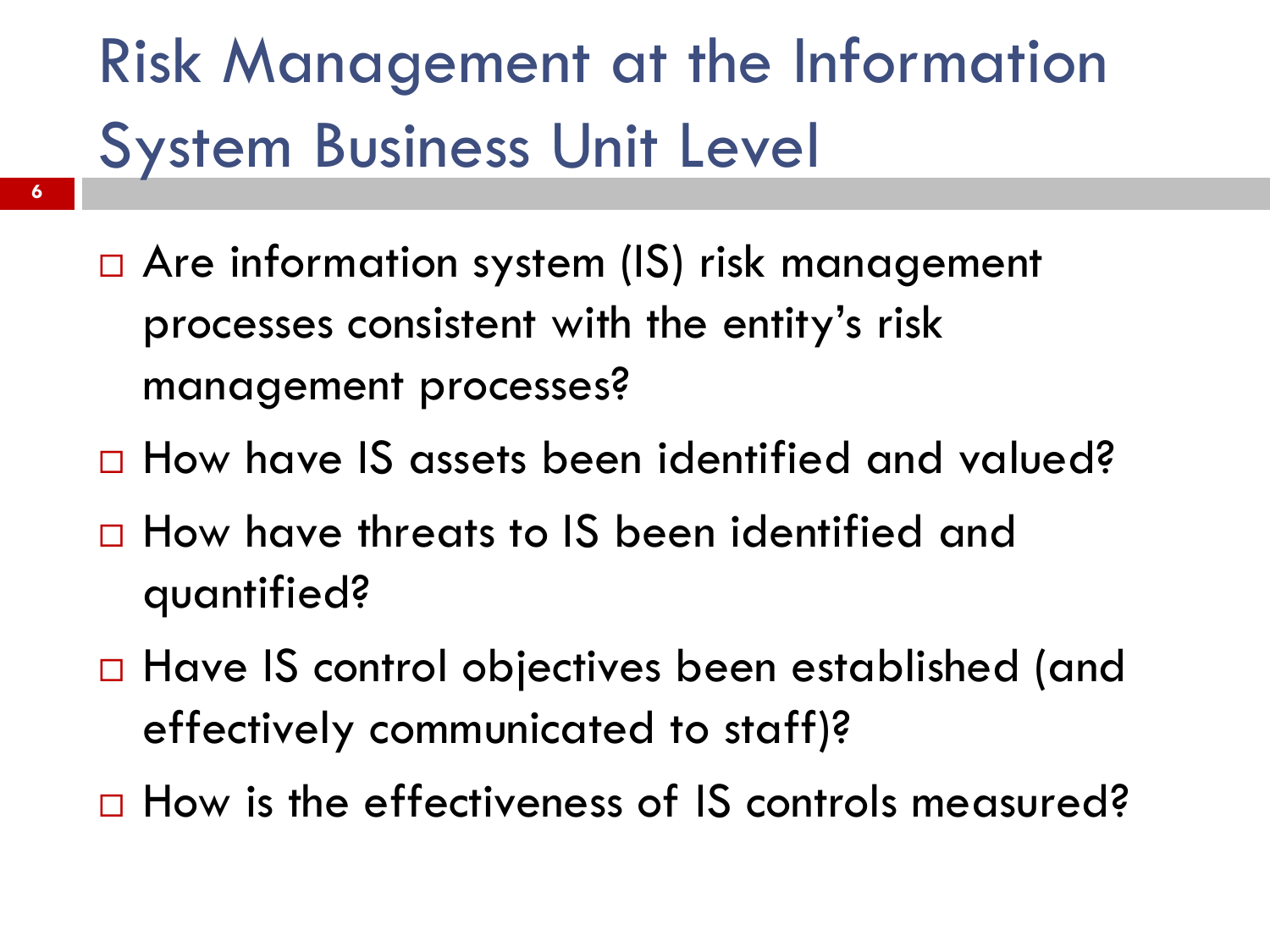### Coverage of Existing Audits/Assessments

- $\Box$  Does the IS organization map the scope of existing audits and assessments to their inventory of assets and threats?
- $\Box$  How does the IS organization remediate identified control weaknesses?
- $\Box$  To what extent are current control activities (i.e. monitoring, access reviews) performed primarily to achieve compliance with audits?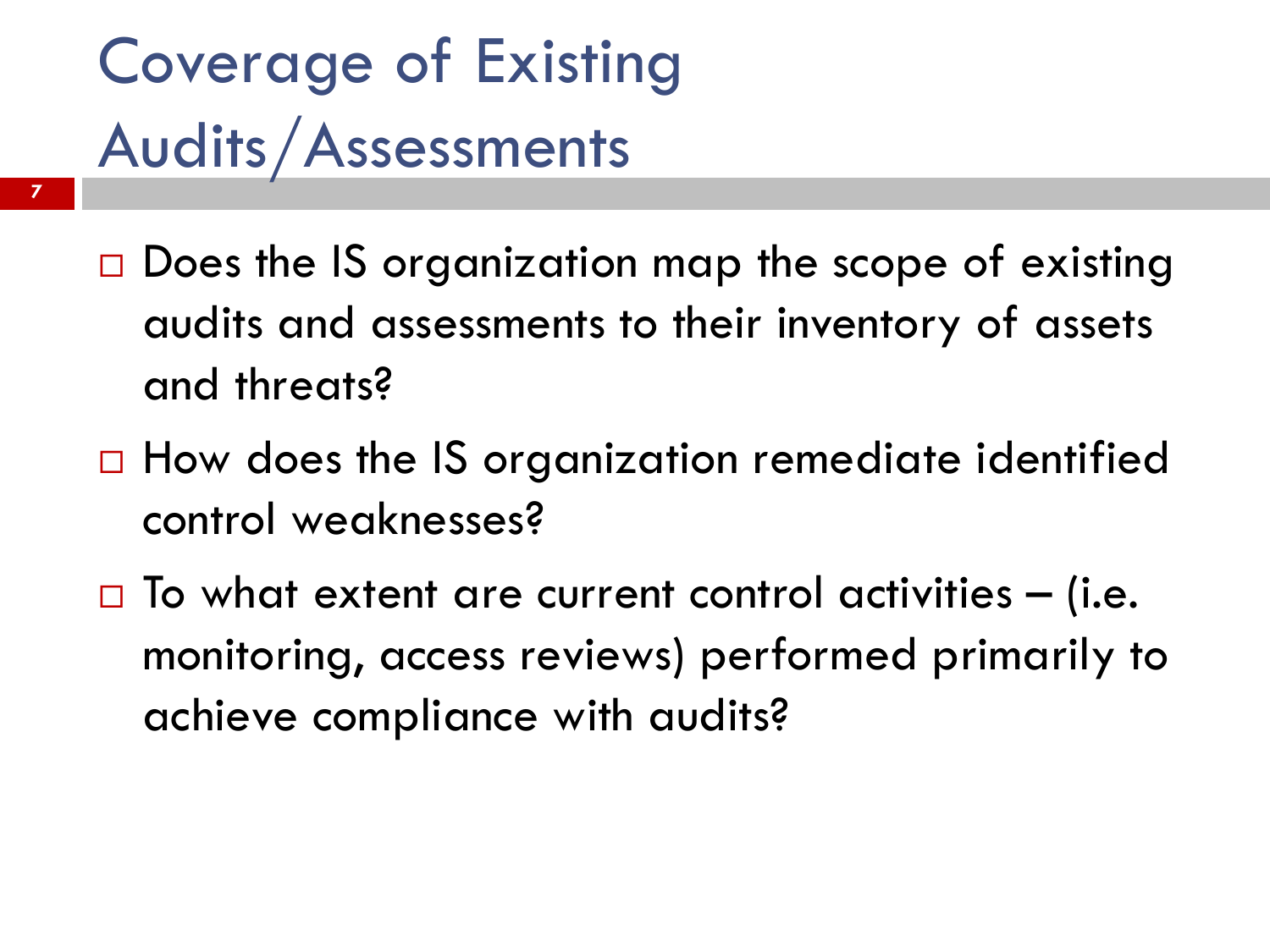# Strategies for Assessing Risk

How does the IS organization approach the three types of threats:

- $\Box$  Known Knowns such as access to system libraries or assignment of powerful access privileges
- $\Box$  Known Unknowns such as authentication controls for sessions from other "trusted" platforms, access to datasets on DASD shared with other systems without common RACFs, or controls to DB2 objects when both external and internal controls are active
- $\Box$  Unknown Unknowns such as the introduction of new connectivity resulting from end-user actions, software flaws, or mistakes or malicious actions by users with powerful access privileges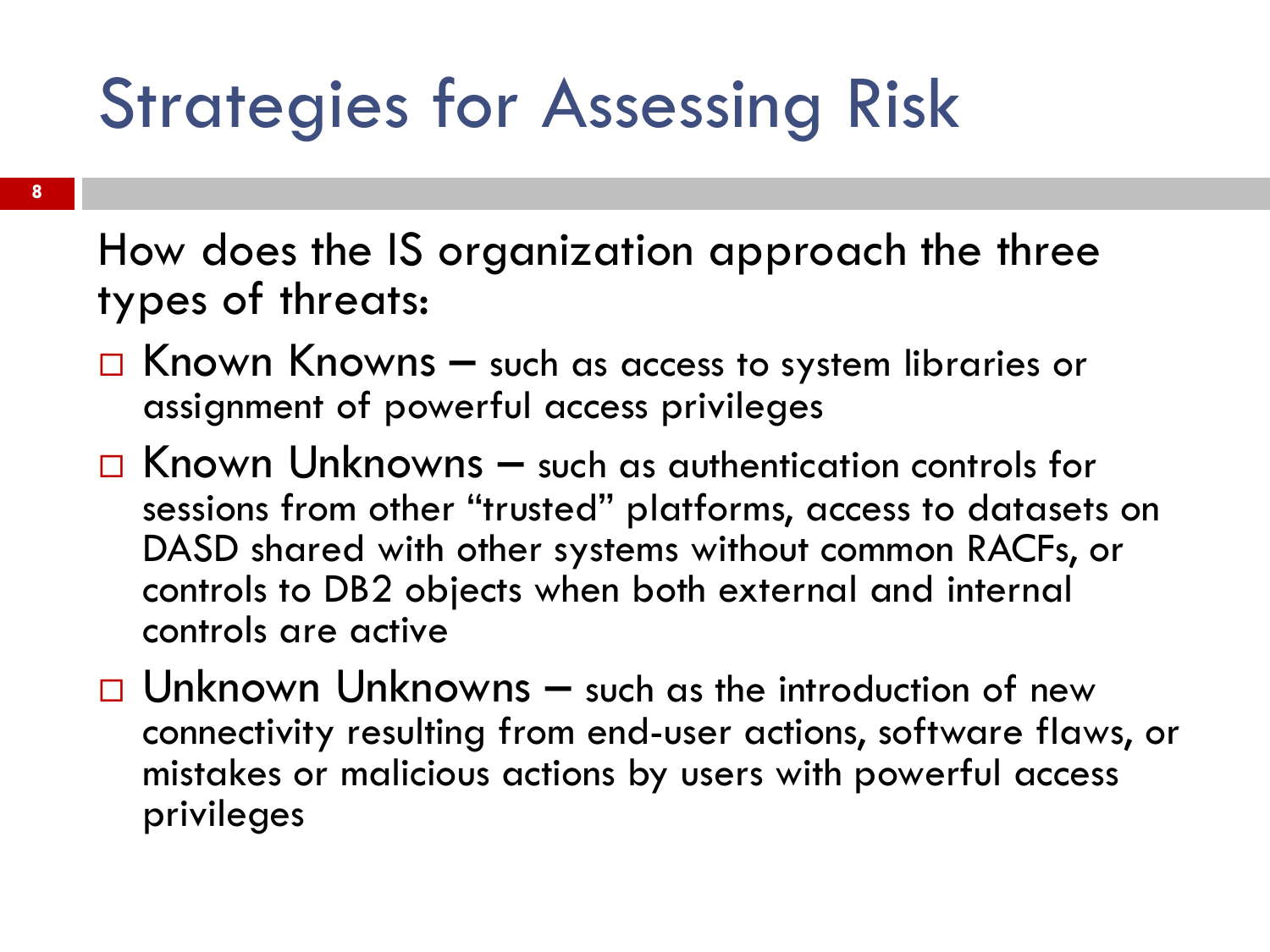### Assessing Risk: Known Knowns

- $\Box$  Threats that are recognized and controls that are defined and managed by the platform owners should be covered by existing internal and/or external compliance reviews  $-$  i.e., be part of the entity's system of internal control
- $\Box$  An inventory of these threats and the assets they could affect should be maintained and should drive control activities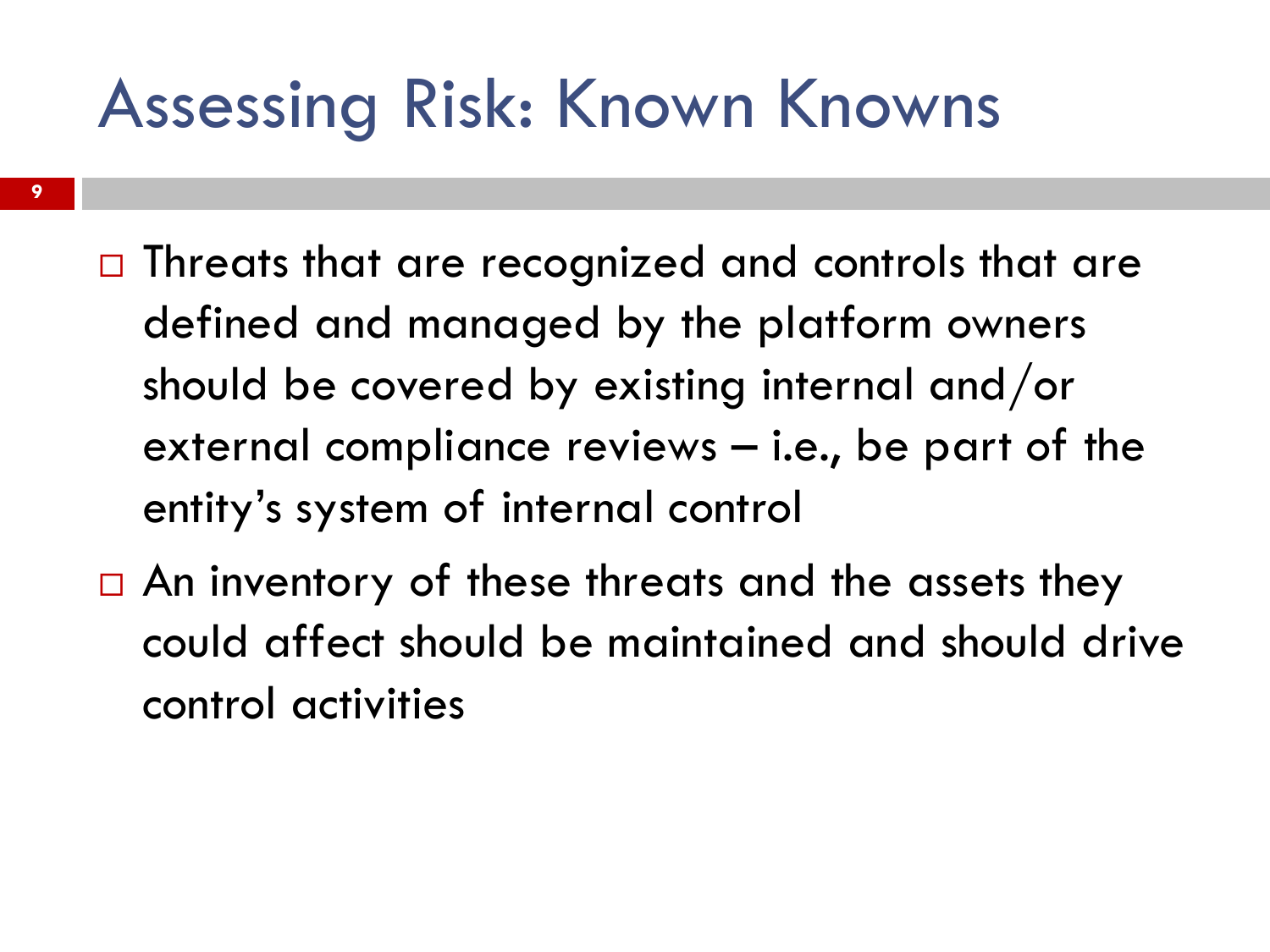### Assessing Risk: Known Unknowns

- □ Threats that are recognized but controls that are not defined or managed by the platform owners should be covered by existing internal and/or external compliance reviews  $-$  i.e., be part of the entity's system of internal control
- □ Special attention should be applied to effective balance between detective and preventive controls
- $\Box$  An inventory of these types of threats and the types of assets they could affect should be maintained and should drive control activities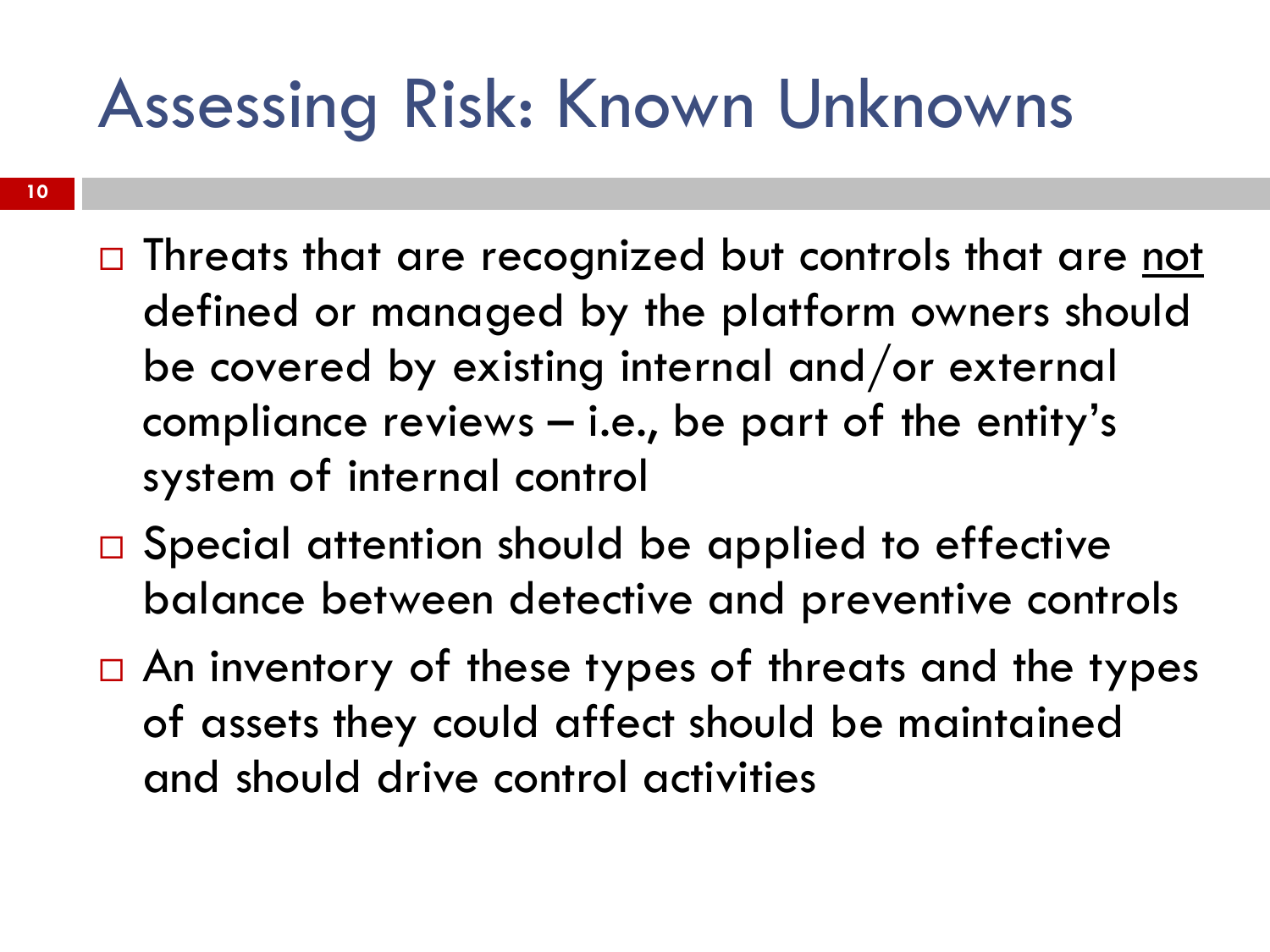# Assessing Risk: Unknown Unknowns

- **11**
- $\Box$  The potential for threats is recognized but the exact nature of them is not; however, controls are available to mitigate risk and the implementation of those controls should be part of the entity's system of internal control
- $\Box$  Special attention should be applied to effective risk mitigation strategies
- □ Periodic risk evaluations and regular risk identification activity (such as industry research) should be on-going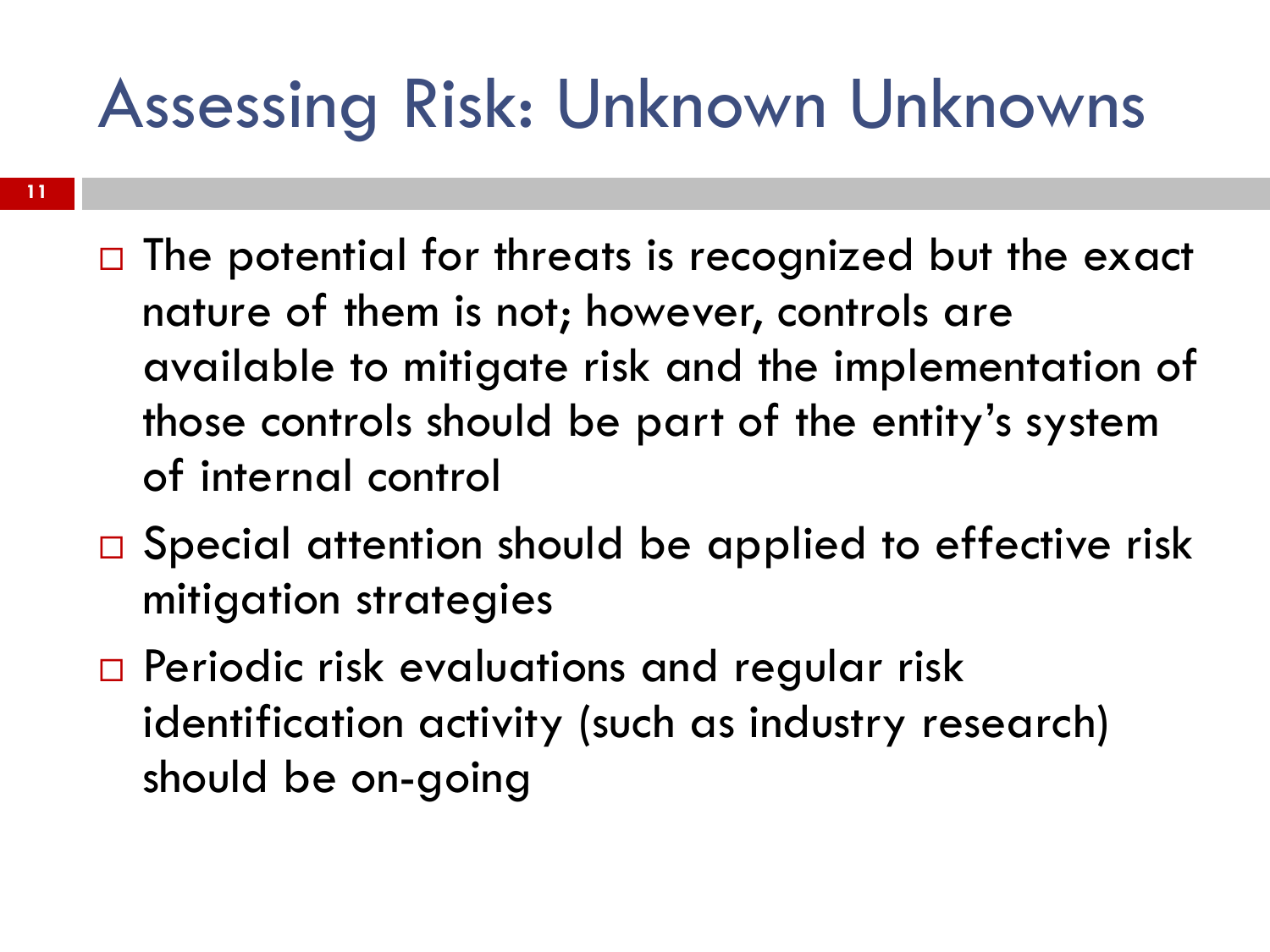#### (General) Risk Based Audit Strategies

- $\Box$  Evaluate the effectiveness of the criteria used for routine compliance activities
- $\Box$  Evaluate if valuable assets really are accurately and completely identified and inventoried and used to drive control activities
- □ Determine if a healthy level of segregation of duties/influence really exists between system operations, access control, change control, storage management and monitoring control functions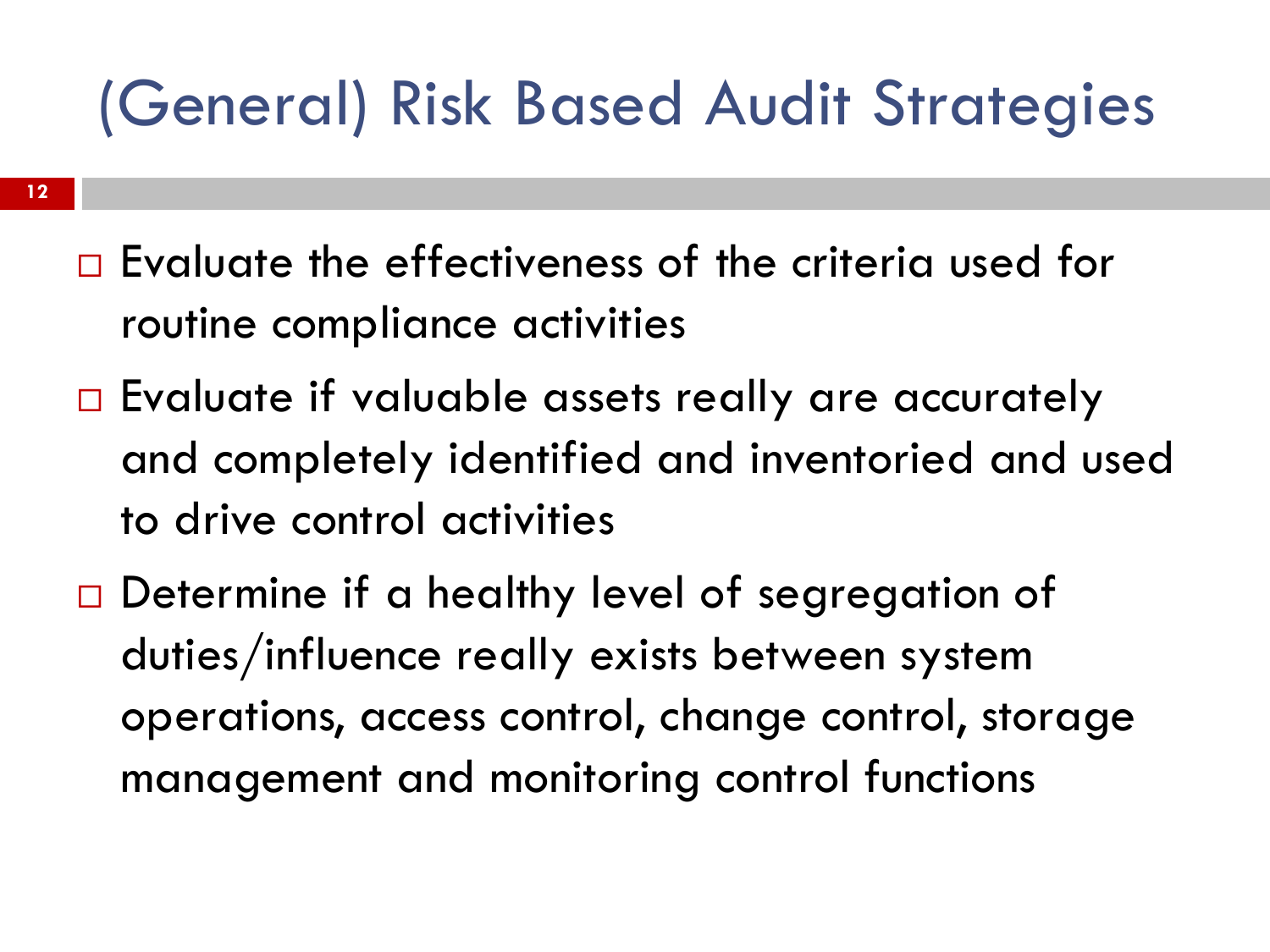#### (General) Risk Based Audit Strategies

- $\Box$  Measure the entity's responsiveness to control information that should trigger follow-up action
- $\Box$  Identify exactly what risk management information is provided to decision makers and how often (is it just the red/yellow/green indicators in some nifty Windows pop-up?)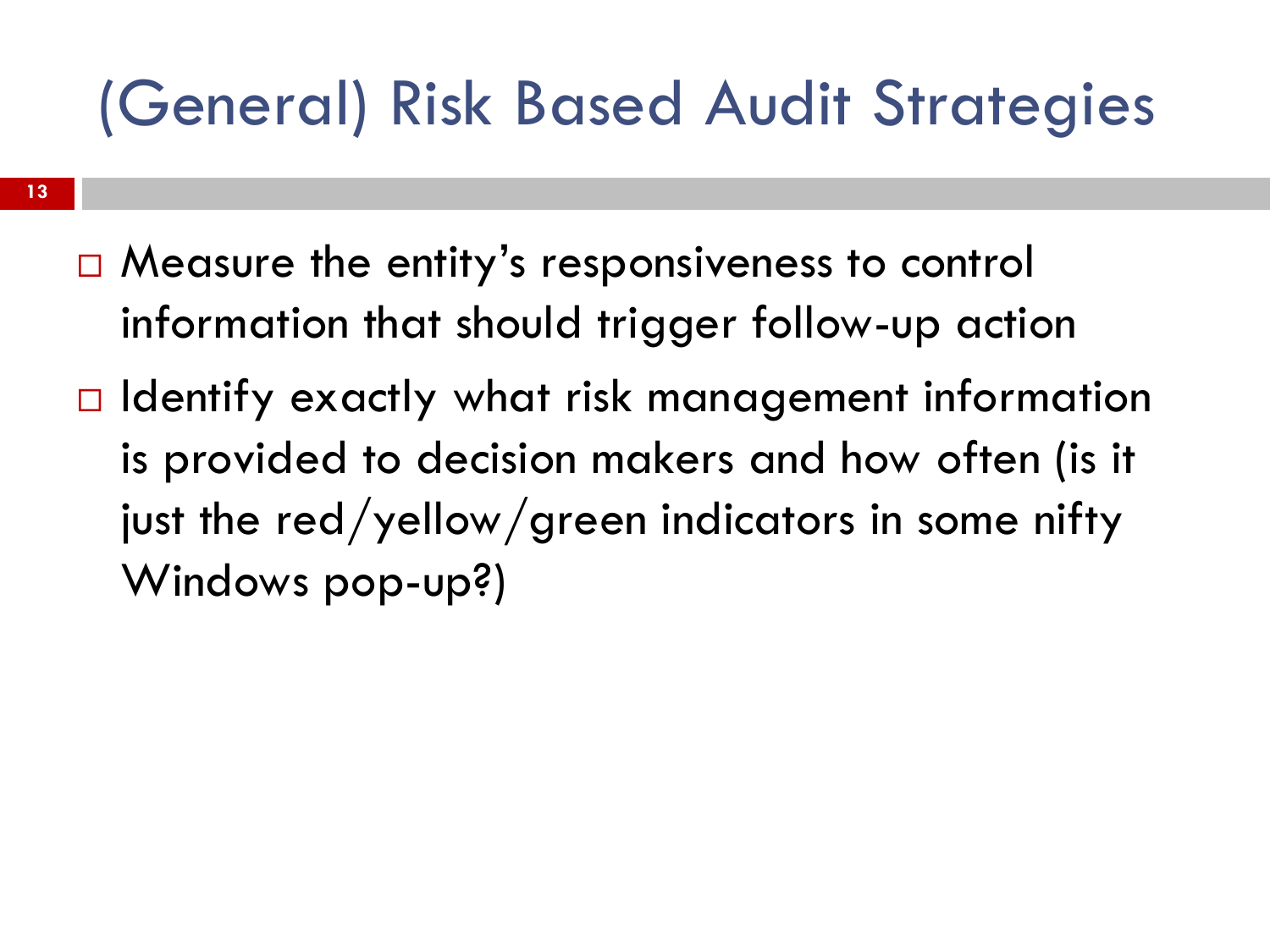# (Specialized) Risk Based Audit **Strategies**

**14**

- $\Box$  If any DB2 systems are in transition between internal and external control, look closely at the control strategy in place during and at the completion of the transition
- $\Box$  Identify who owns and manages controls over <u>all</u> the different access paths into the mainframe. Are the end-points of those controls known and centrally managed/supervised by individuals with appropriate skills and authority to effectively manage risk?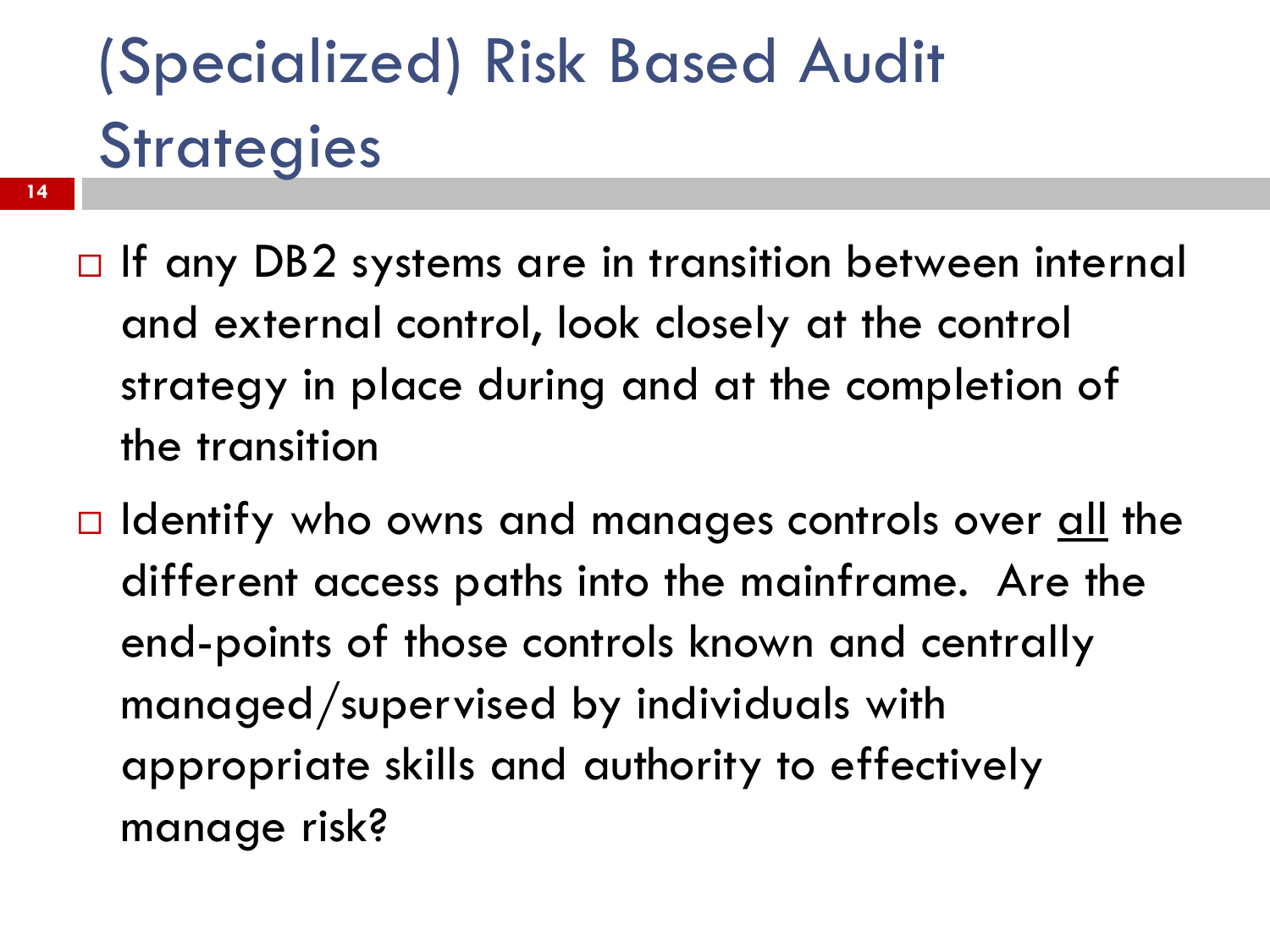# (Specialized) Risk Based Audit **Strategies**

**15**

- □ Are storage functions/controls being relied on as access controls? If so, audit them using the criteria applicable to access controls.
- $\Box$  Is the entity effectively using the analytic capabilities of their systems and software products to recognize threats and manage risk?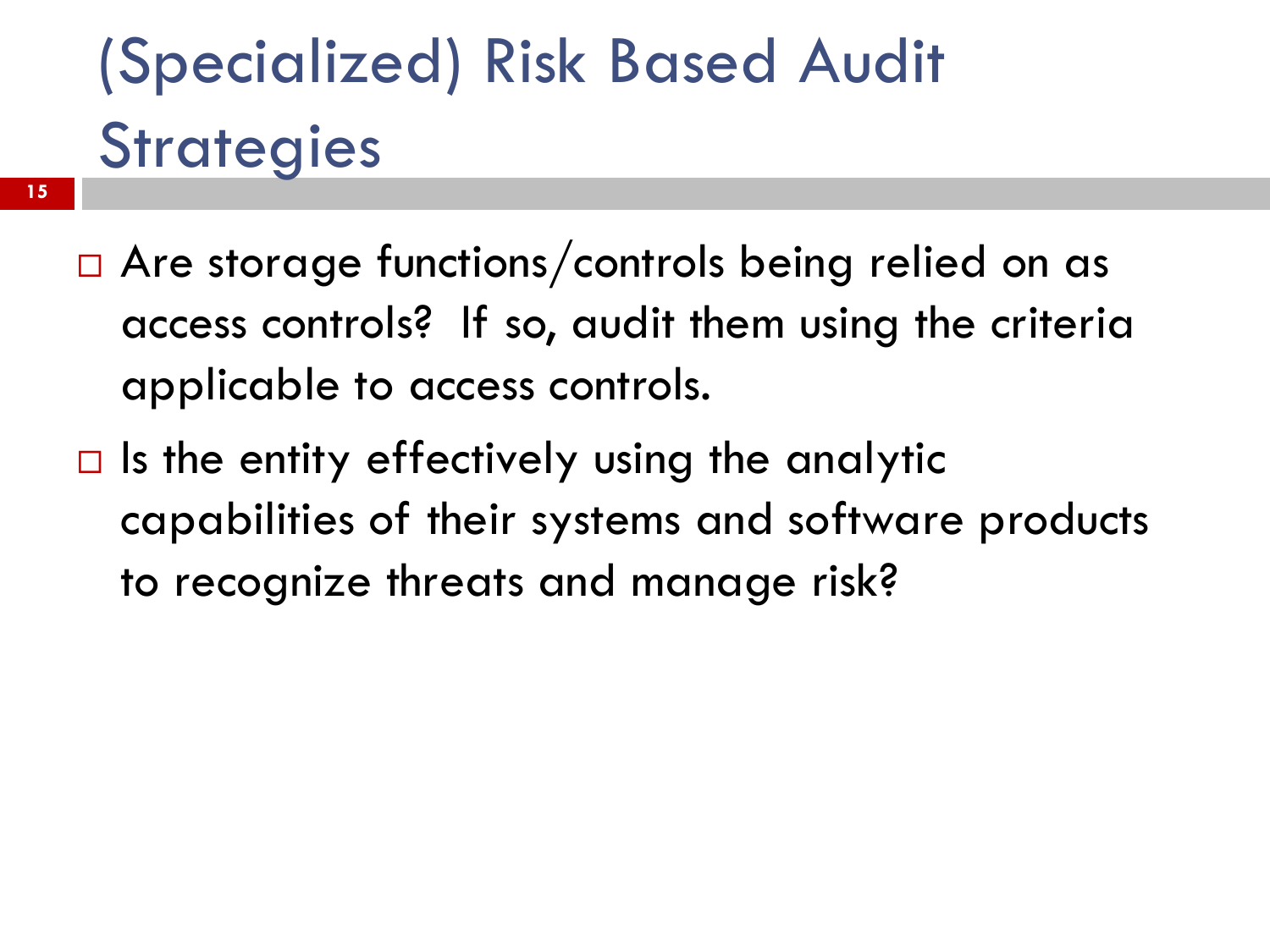### Summary

- **16**
- □ Identifying Known Known Risk, Known Unknown Risk, and Unknown Unknown Risk should be embedded in any entity's risk management approach
- □ On-going evaluation and assessment of risk must be on-going/staffed/recognized parts of routine business if risk management is to be effective
- □ Audit surprises mean that something isn't happening or isn't happening at the right times